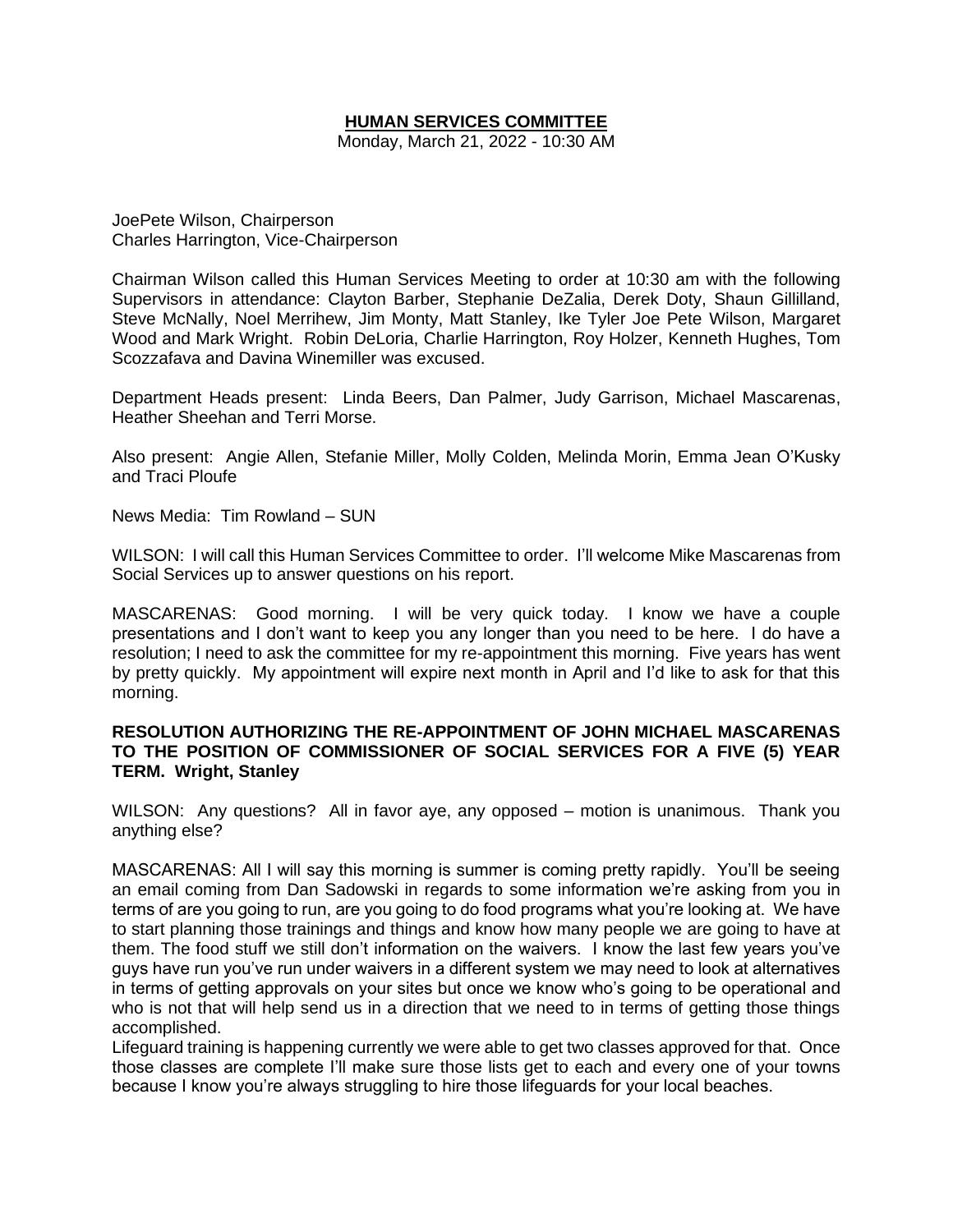MONTY: I will tell you right now Mike we are running that program.

MASCARENAS: Perfect. I figured you would. Awesome. That's all I got unless you guys have questions on my report I will get out of here.

WILSON: Alright, thank you Mike.

MASCARENAS: Thank you.

WILSON: And we're going to change the agenda a little bit Mental Health has a presentation so we're going to move them to the end. So, next up is Public Health and Linda Beers.

BEERS: Good morning. I hope you get this report that Andrea Whitmarsh put so much time in and in color. Do you get it in email format? Oh, good because it doesn't do justice when it's in black and white in your program.

I'm going to just hit a couple of the key points of this. There's lots to present to you today and I have resolutions as well. I thought I would start with this. If you look at our packet that we provided for you I just want to go over the new emphasis, personal responsibility for Covid and the better way to look at community levels. Essex County and most of the State of New York is considered a low level as of right now.

The next slides really talk about where we have been and where we are going and this slide presentation will show you how we decreased significantly. Real fast and if you flip to page 3, myself and Jessica Darney Buehler were grateful and really happy to go to Ticonderoga public elementary school the day masks came off and so we greeted the students and we were there to see things were not mandated but choice was given and many children still chose to wear a mask that day just so you're aware and they chose that. Even if they came without them they were going in their pocket and putting it on because they were just not comfortable with that yet and I think everybody applauded their efforts to do whatever made them happy but you can see in the picture there were many kiddos coming off the bus without masks and they were just ecstatic. The older the grades, the happier they were so that's in the report.

Flipping the page, goes on to and if you're really new I hope that you take a moment core public health. Andrea went through all what core public health is and each one of the units in the public health department and what they do. I really want to talk a few things about maternal infant health. Maternal infant health is a requirement by New York State Law and I want to call attention that through attrition, retirements, and global pandemic, the department has lost much of the knowledge of families and most of the knowledge as standing as providers of these services. We are in the middle of regrouping and redoing our family health unit and we're looking at Hudson Headwaters and a variety of partners to do something called The Family Connects which will be new in Essex County and it will universal home visiting for every baby born in Essex County. It will be something not done to my knowledge in any county in New York State and that's of course, fingers crossed if we can employ a nurse but we are moving forward to do that.

Reproductive health, moving along. We are working with our school districts. We once were in every school in Essex County to talk about reproductive health. I think we start in third grade and move up to high school. I believe we were in three schools. We were in none during Covid so getting back in and I believe we have three schools already engaged and we have plan to have them all engaged again. This is a free service where we push into health classes. I will tell you, birth rates of high school students have gone up since we have not been in public schools prior to being in Covid and it actually correlates when we stopped being in schools and going up steadily since so hopefully this will help it will be one level to prepare against that.

Public Health- emergency preparedness my gosh, that's what got us through Covid but I'd like to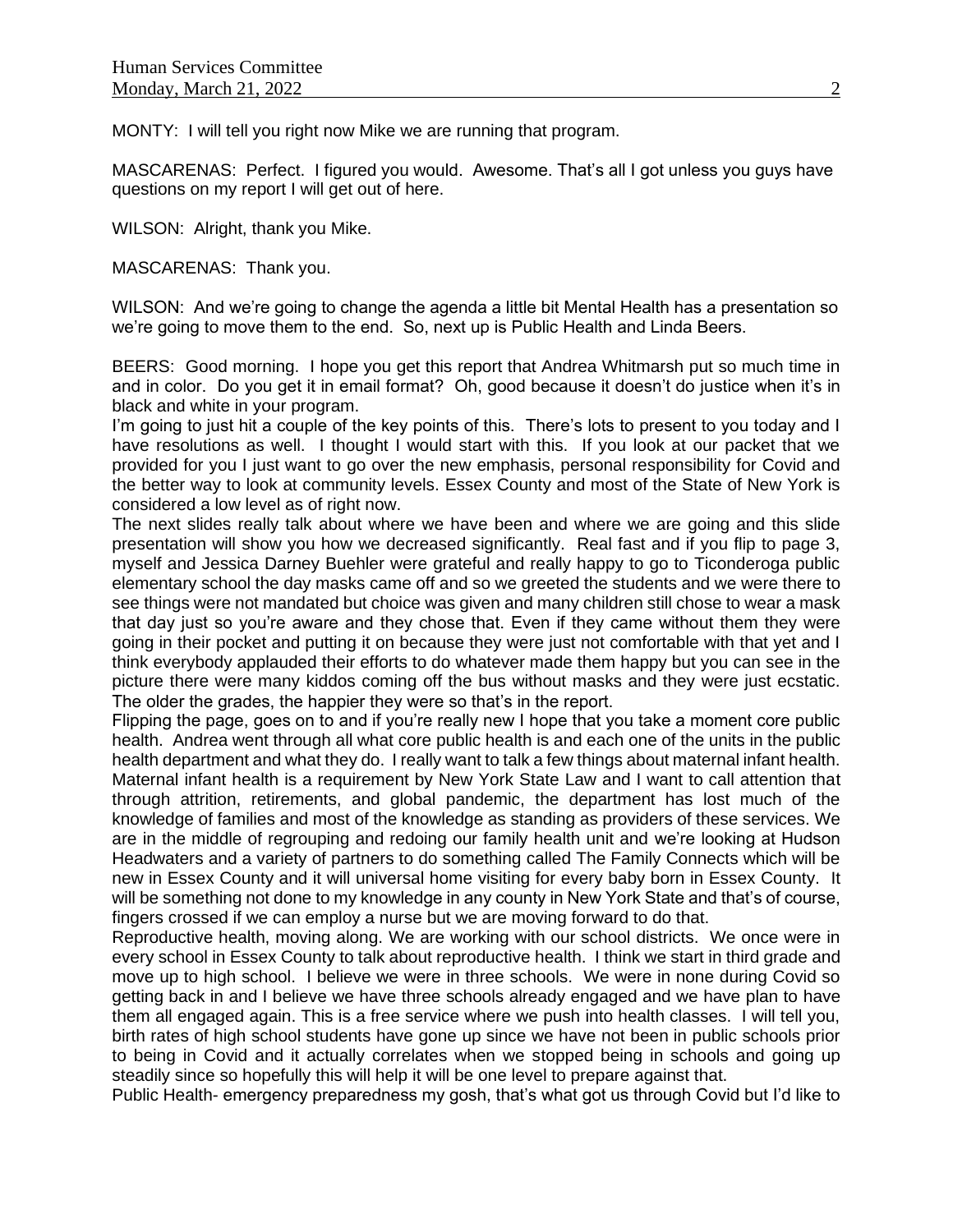tell you we have a new woman, a new lady that we hired as PHEPR Coordinator and her name is Amber Levesque and she comes from Newcomb. We're excited to have her. She actually is here from somewhere out South West where she worked on the Indian Reservation and ran casinos. She's got an unbelievable wealth of knowledge and she ran the Government casino chain doing all the preparedness in making sure all the places were ready in events of all kinds of natural disasters and manmade ones if you know what I mean. So that's exciting.

I'm going to skip over chronic disease and then I'm just going to call your attention to the Lead Poisoning prevention. I tell this to my Supervisors that there's a thing in the Governor's budget right now or a request, they are looking for over \$30 million dollars to increase lead poisoning prevention. That is not more money, it's the money required to do what the State mandated to do. The State lowered the lead level from ten to five and with that they didn't give enough money to make that happen of course when you do that you double the amount of people that require that testing and the amount of time it needs to go out so there's a big push in NYSAC and the Senate, you might have seen it while you were there. I think it has good traction and Governor Hochul absolutely has approved it.

And last but not least the 2022 Health Department organizational chart is there for you and you won't be able to see it in the black and white version but I encourage you to look at it and you'll look to see all the red. The red are people in a new position Covid and the Essex County Public Health unit, myself, Andrea Whitmarsh no myself, I'm the only one in the same position prior to Covid. I'm the only one. I will say I have no one in my staff that has the same title and there is only three employees left everybody else is gone and we have hired new people. They all came in in the last two years, we didn't have any shortage of hiring people but when they came in all those titles you see before you all of those people were hired and what did I teach them? I taught them how to do Covid so they don't know and there's a big learning curve that we'll move forward with and train everybody up to what is core public health so that's my report.

And then, I'm going to go through quickly resolutions and I apologize because I have so many. Many of them are to move money forward and I've been instructed, I need to read each one so I'm going to just do that and I apologize for the drudgery of it all. I have a WIC grant to move \$1,405.58, forward.

# **RESOLUTION AUTHORIZING A BUDGET AMENDMENT IN THE WIC HEALTH DEPARTMENT INCREASING REVENUES AND APPROPRIATIONS IN THE AMOUNT OF \$1405.58, CARRY OVER 2021 WIC GRANT. Woods, McNally**

WILSON: Any questions? All in favor aye, any opposed – motion carries.

BEERS: I'm going to skip #2 and come back to it because it doesn't have to do with that resolution so the next one is to move unexpended funds of \$2,936.74, forward in the Public Health unit.

# **RESOLUTION AUTHORIZING A BUDGET AMENDMENT IN THE HEALTH DEPARTMENT INCREASING REVENUES AND APPROPRIATIONS IN THE AMOUNT OF \$2,936.74, CARRY OVER 2021 RURAL COVID FUNDS. Wright, McNally**

WILSON: Any questions? All in favor aye, any opposed – motion carries.

BEERS: Thank you. The next one is Blue Cross Blue Shield they funded us during Covid to encourage Covid vaccination. We did not spend \$2500.00, but we are moving it forward.

# **RESOLUTION AUTHORIZING A BUDGET AMENDMENT IN THE HEALTH DEPARTMENT INCREASING REVENUES AND APPROPRIATIONS IN THE AMOUNT OF \$2,500.00, CARRY**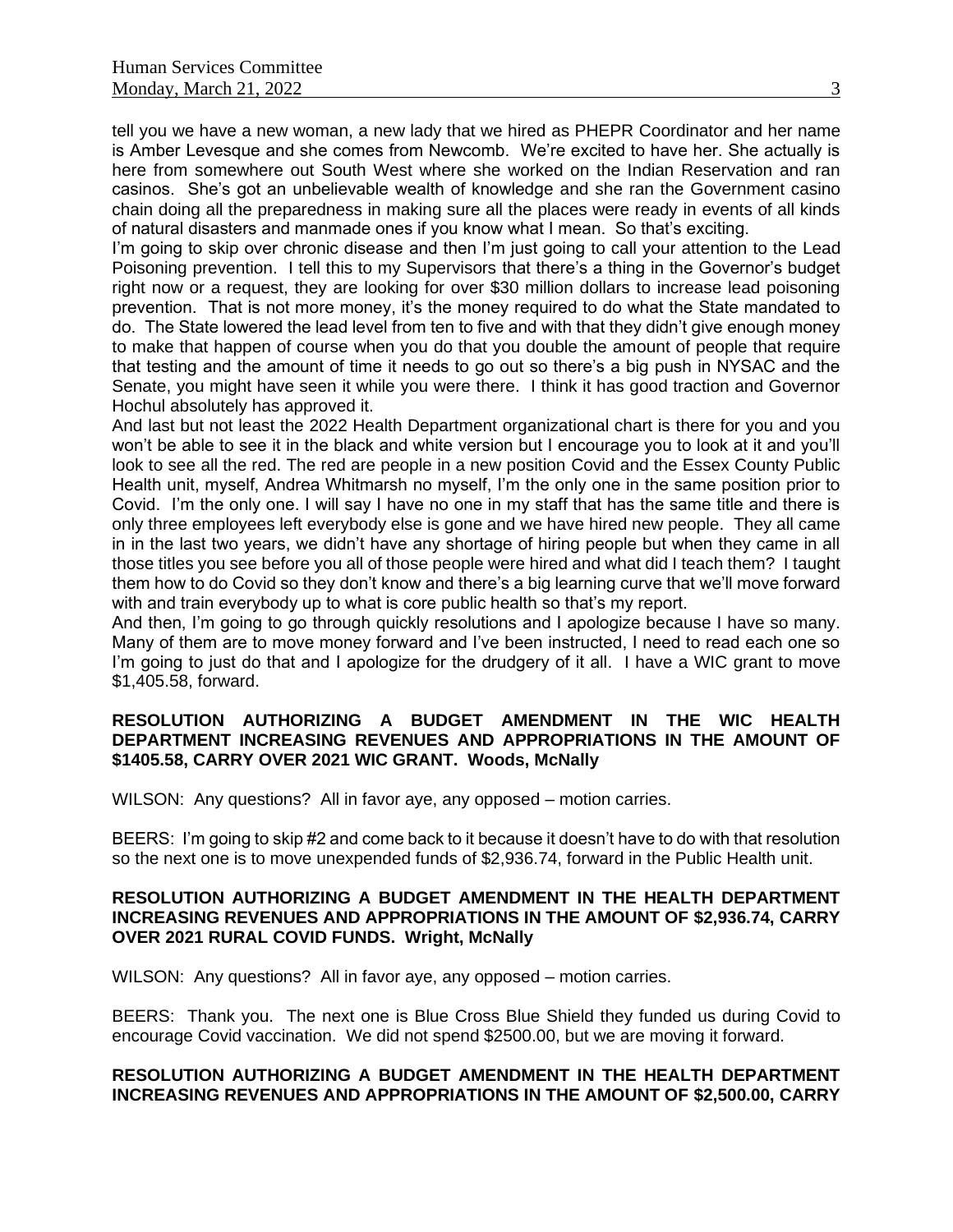# **OVER 2021 BLUE CROSS BLUE SHIELD DONATION. Stanley, Wood**

WILSON: Any questions? All in favor aye, any opposed – motion carries.

BEERS: The next one is to move money that CDPHP gave us it's \$1,390.94 forward.

# **RESOLUTION AUTHORIZING A BUDGET AMENDMENT IN THE HEALTH DEPARTMENT INCREASING REVENUES AND APPROPRIATIONS IN THE AMOUNT OF \$1,390.94, CARRY OVER 2021 CDPHP DONATION. Wright, Stanley**

WILSON: Any questions? All in favor aye, any opposed – motion carries.

BEERS: The next one is to move unexpended funds from 2021 budget forward to 2022 for what's called Covid vaccine response, we call it CVDVAX to support Covid efforts and the total amount was \$176,318.42 there's a break down for you there and we're going to move it forward.

# **RESOLUTION AUTHORIZING A BUDGET AMENDMENT IN THE HEALTH DEPARTMENT INCREASING REVENUES AND APPROPRIATIONS IN THE AMOUNT OF \$176,318.42, CARRY OVER 2021 COVID VACCINE RESPONSE. Stanley, Wood**

WILSON: Any questions? All in favor aye, any opposed – motion carries.

BEERS: Also, the next one is MRC, our medical reserve Corp and this is a new grant. We were awarded again I think one of four in the State that got it \$12,303.39.

## **RESOLUTION AUTHORIZING A BUDGET AMENDMENT IN THE HEALTH DEPARTMENT INCREASING REVENUES AND APPROPRIATIONS IN THE AMOUNT OF \$12,303.39, CARRY OVER 2021 MEDICAL RESERVE CORP. Wright, Stanley**

WILSON: Any questions? All in favor aye, any opposed – motion carries.

BEERS: The next one is the budget for the Atkinson Award. This is a sweet woman that left us money, we've been moving it forward and slowly spending it year after year. We still have \$41,535.29.

## **RESOLUTION AUTHORIZING A BUDGET AMENDMENT IN THE HEALTH DEPARTMENT INCREASING REVENUES AND APPROPRIATIONS IN THE AMOUNT OF \$41,535.29, CARRY OVER 2021 ATKINSON AWARD. Doty, Stanley**

WILSON: Any questions? All in favor aye, any opposed – motion carries.

BEERS: Now I'm going to go back to resolution #2, because now I'm going to take you down the road of PAC. PAC is our Professional Advisory Council or Public Health Advisory Council and so I have a motion of a resolution to adopt the revised policies and procedures of the Professional Advisory Committee that Dr. Celotti and our PAC already adjourned and agreed to.

## **RESOLUTION ADOPTING AND APPROVING THE REVISED POLICIES AND PROCEDURES AND QUARTERLY REPORTS FOR THE HOME HEALTH SERVICES APPROVED BY THE PROFESSIONAL ADVISORY COUNCIL (PAC) ON 3/1/22. Wright, Wood**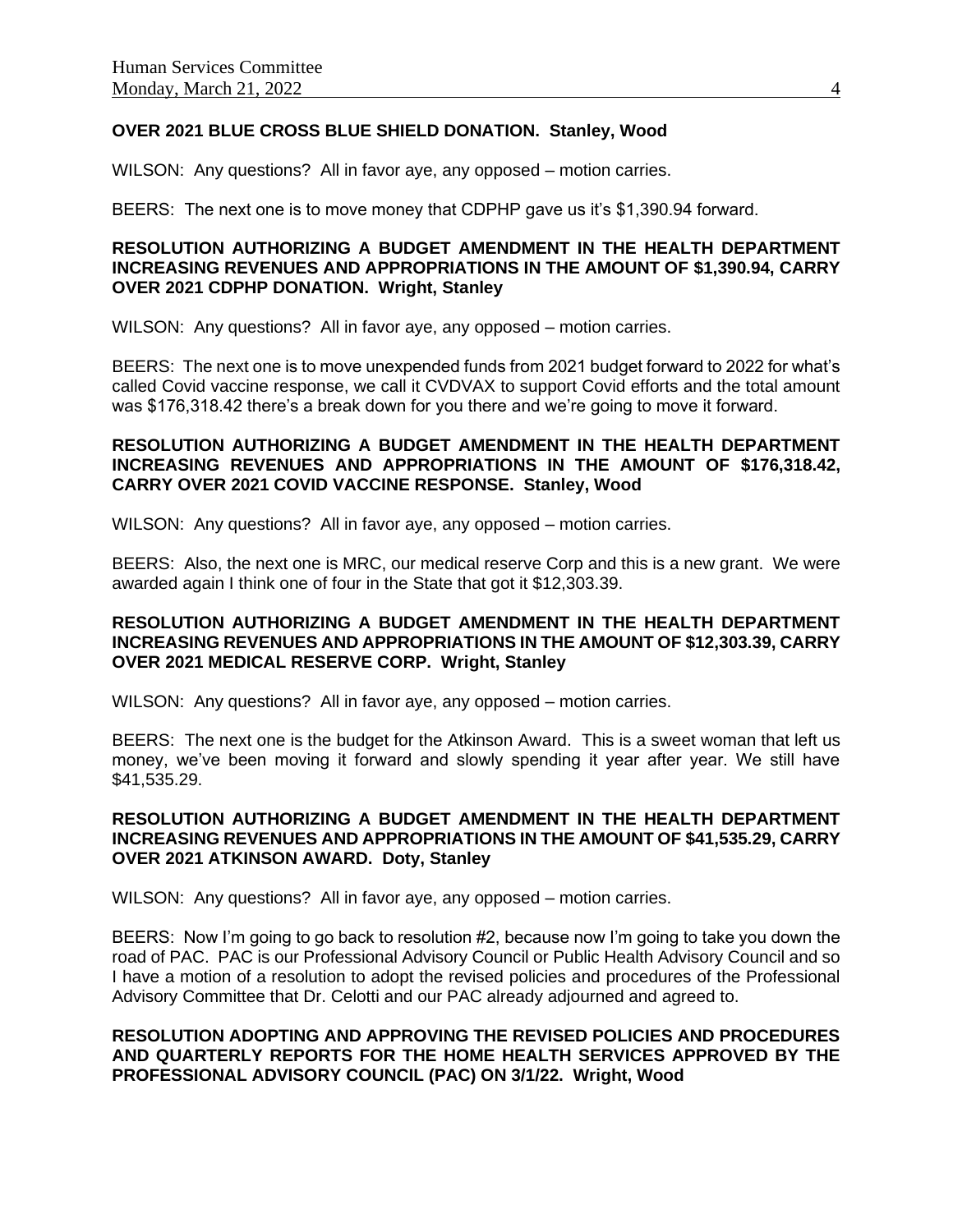WILSON: Any questions? All in favor aye, any opposed – motion carries.

BEERS: Okay and I'm going to move you to really exciting news the Essex County Health Department is accepting approval from the Essex County Board of Supervisors aka the Board of Health that I'd like appoint some new members to our PAC our Professional Advisory Council. I'm going to name them, Megan Murphy is from the Trudeau Institute, Morgan Conley from ACAP, Katie Alexander is a Veterinarian in Essex County, Derek Doty is the Lake Placid Board of Supervisor and Max Thwaits will represent the Office of Emergency Services so we would like to offer them to our slate.

## **RESOLUTION APPOINTING MEGAN MURPHY, MORGAN CONLEY, KATIE ALEXANDER, DEREK DOTY AND MAX THWAITS TO THE ESSEX COUNTY HEALTH DEPARTMENT PROFESSIONAL ADVISORY COMMITTEE (PAC) AND THE PUBLIC HEALTH ADVISORY COUNCIL. Stanley, Wright**

WILSON: Any questions? All in favor aye, any opposed – motion carries.

BEERS: And the last one is to accept the quarterly reports from the Public Health Unit which is PHAC the Public Health Advisory Committee at the 3/1/2022 meeting.

# **RESOLUTION ADOPTING AND APPROVING THE REVISED POLICIES AND PROCEDURES AND QUARTERLY REPORTS FOR THE PUBLIC HEALTH UNIT APPROVED BY THE PUBLIC HEALTH ADVISORY COUNCIL (PHAC) ON 3/1/22. Wood, McNALLY**

WILSON: Any questions? All in favor aye, any opposed – motion carries. All set? Any questions for Linda before she goes?

GILLILLAND: Not a question, congratulations to you and your team over the last two years we are back down to low transmission. Unfortunately, it looks like the board is on the wane, the battle has been fought and this board took a hit just this last week so I want to encourage everybody to emphasis in your towns about doing basic preventative measures because this disease is now endemic not epidemic. We went down to this NYSAC thing and four of us came home with Covid.

BEERS: Completely vaccinated people.

GILLILLAND: With all of us vaccinated so I will say, even working through this the last two years I didn't realize how much of a son of a bitch that disease is. It hit me like a bus and I think the other guys are saying the same thing so it's not over, it's out there and if you let your guard down it's going to get you and it's not a pleasant experience. I did take the antivirals, I will say that they work rather well for an ancient guy like me and I would encourage people to do that all I got was a bad taste in my mouth you know, science has proven it so be careful of this disease, it's still out there and encourage your people and families to be safe. I went through isolation and now I'm on my second five days of wearing a mask in public so it's not bad but boy, if it spread to my 90 year-old parents, from what I went through I'm sure it would kill them. Word is it's still there, it's not going away we're going to have it here all the time.

BEERS: Thank you. That's really great. The other thing that Shaun said it quickly is why it's important to test, people yeah, I've got Covid, I think I do or whatever. If you test and you're positive you should immediately call your doctor. There are four antivirals out there and as Shaun said, he took it and he felt immediately better after the first dose. It is really important to do that.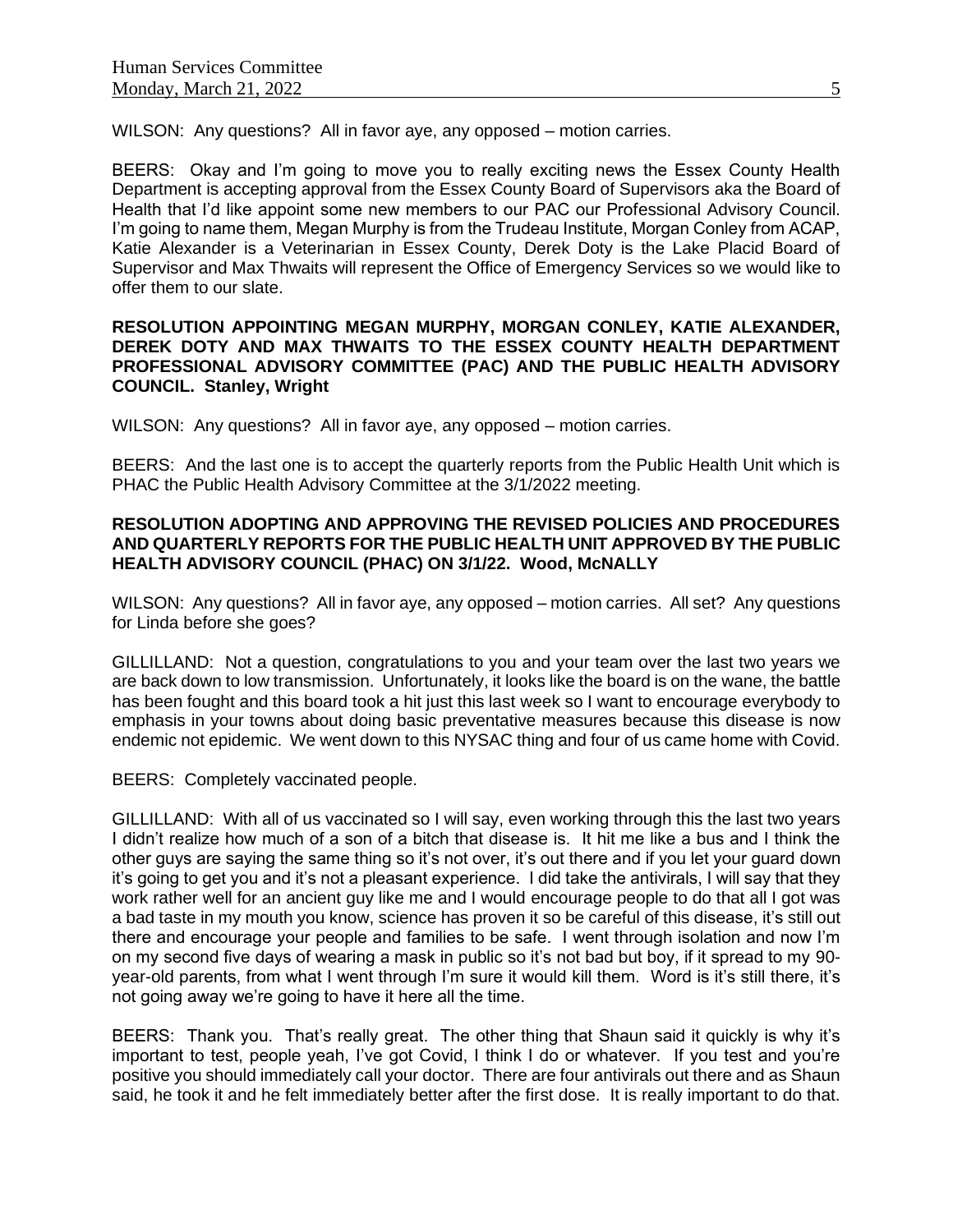You don't need to linger and you never know how long Covid lasts. You might think oh, it's minor and then four days later you go, oh, I wished I had called and there is a time frame in which you can take those antivirals so it's really important it's test to treat. That's our new thing. Test to treat. If you know you're positive call your doctor and have a conversation they might tell you, you don't need it or you could choose to do it so thank you for calling that out.

WILSON: Thank you Linda.

BEERS: Thank you.

WILSON: Alright, Office for the Aging Dan is going to represent Office for the Aging today.

PALMER: Krissy called in, she's got some Covid issues herself in her home so she wasn't able to get here. She does have a request for some resolutions. A resolution authorizing a budget amendment increasing revenues and appropriations in the amount of \$4,500.00 for a Lifetime Arts Inc. grant and further authorizing to enter into an MOU to host two creative aging programs I think she describes those in the packet. That's money given to us to set up this grant program for some of the elderly.

## **RESOLUTION AUTHORIZING A BUDGET AMENDMENT IN THE OFFICE FOR THE AGING DEPARTMENT INCREASING REVENUES AND APPROPRIATIONS IN THE AMOUNT OF \$4,500.00, FOR A LIFETIME ARTS INC. GRANT AND FURTHER AUTHORIZING TO ENTER INTO A MOU TO HOST TWO CREATIVE AGING PROGRAMS. Stanley, Wood**

WILSON: Any questions? All in favor aye, any opposed – motion carries.

PALMER: The other resolution she has, authorizing a budget amendment increasing revenues and appropriations in the amount of \$9,756.22, it's carry over funding from the 2021 Title IIIE funds.

# **RESOLUTION AUTHORIZING A BUDGET AMENDMENT IN THE OFFICE FOR THE AGING DEPARTMENT INCREASING REVENUES AND APPROPRIATIONS IN THE AMOUNT OF \$9,756.22, CARRY OVER 2021 UNEXPENDED TITLE IIIE FUNDS. Wright, McNally**

WILSON: Any questions? All in favor aye, any opposed – motion carries.

PALMER: There is a resolution authorizing the County Chairman or County Manager to execute a contract amendment with North Country Home Services in the amount of \$9,756.22 for Title IIIE Respite Care services. That was the grant in the previous resolution, this is how it's being spent.

# **RESOLUTION AUTHORIZING THE COUNTY CHAIRMAN OR COUNTY MANAGER TO EXECUTE A CONTRACT AMENDMENT WITH NORTH COUNTRY HOME SERVICES IN THE AMOUNT OF \$9,756.22, FOR TITLE IIIE RESPITE CARE SERVICES. Stanley, Doty**

WILSON: Any questions? All in favor aye, any opposed – motion carries.

PALMER: And the final one is a resolution authorizing a budget amendment increasing revenues and appropriations in the amount of \$78,041.27, and this unspent funds from the ACAP program for the Nutrition program.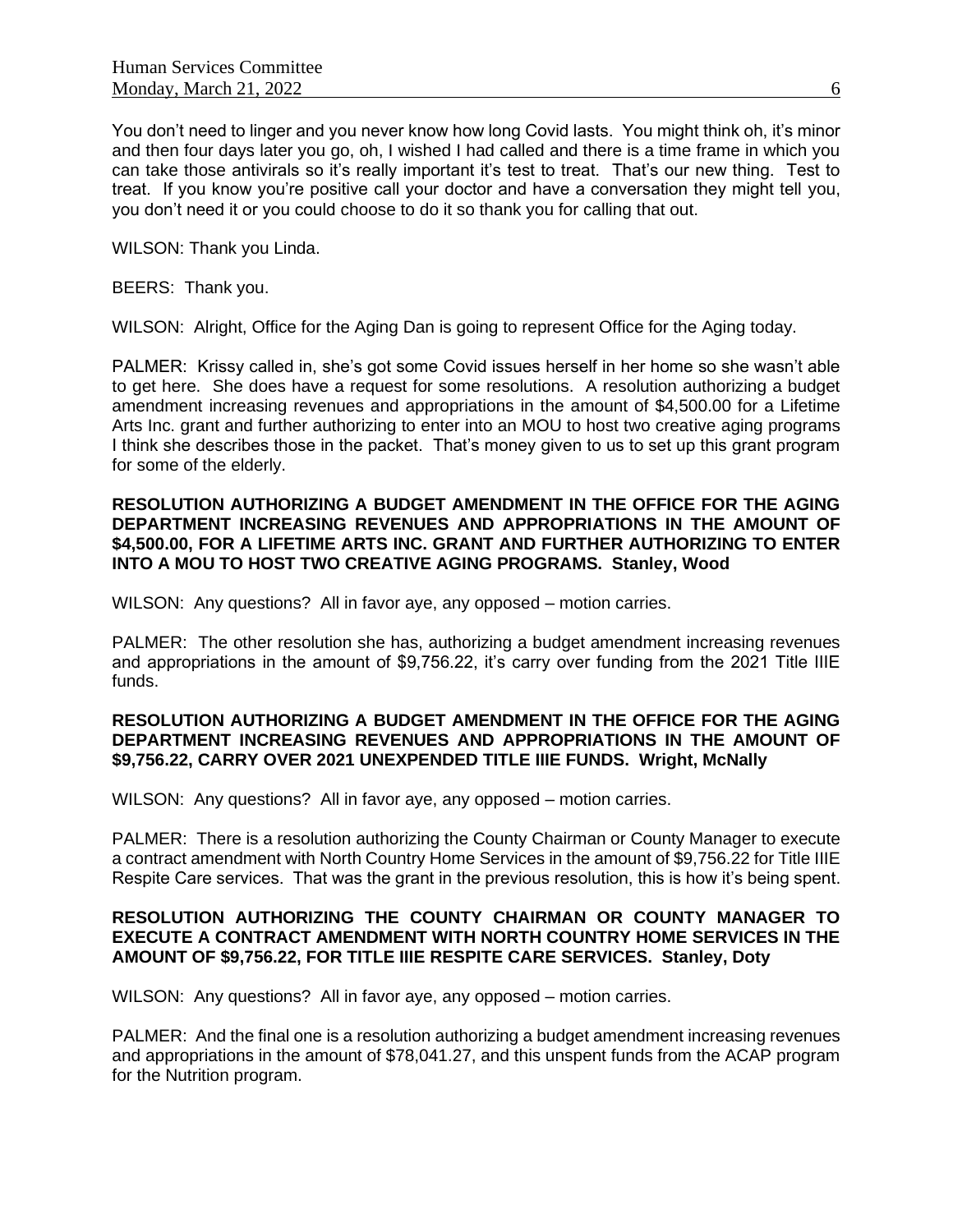# **RESOLUTION AUTHORIZING A BUDGET AMENDMENT IN THE OFFICE FOR THE AGING DEPARTMENT INCREASING REVENUES AND APPROPRIATIONS IN THE AMOUNT OF \$78,041.27, CARRY OVER 2021 UNEXPENDED TITLE IIIC2 ADIRONDACK COMMUNITY ACTION PROGRAM FUNDS. Stanley, Wright**

WILSON: Any questions? All in favor aye, any opposed – motion carries. Thank you. Anything else?

#### PALMER: I think that was it.

WILSON: Alright, any questions that Dan might be able to answer on Office for the Aging? Okay, then Mental Health and Terri Morse.

MORSE: Good morning everyone. So we are trying to keep our presentation to ten minutes because I know you have another meeting after this at 11:00, so I'm going to introduce the BRIEF coalition which stands for Building Resilience in Essex Families and I also want to thank the Board of Supervisors for supporting BRIEF when you agreed to allow us to create the coalition in 2019 so you deserve an update.

BRIEF was created when several Essex County leadership decided that there was value in taking the proactive approach in working with families rather than waiting for a more serious problem showed up. We also decided that working in silos and while we collaborate rather well with one another, that we really didn't have a good handle on what each other were doing and that while really great things were being accomplished by us as individual entities we could always build capacity and build relationships. There are gaps that need filling and unintentional duplications needing clear lines.

So the system of care has been around since the 1980's and honestly Essex County has been down this road before but there's something different about how it's being approached this time. In our presentation members of the BRIEF Executive Committee are going to share some examples of what we've accomplished since its inception also, as a result of being awarded the four year SAMSA grant, which stands for Substance Abuse Mental Health Services Administration which is a Federal grant, this has allowed us to implement some pretty effective programs throughout the county. You're going to receive a lot of information over the last ten minutes so we did give you a packet of information, there's more in the packet then what we're going to review today but before we discuss this particular slide I'd like to introduce you to the BRIEF coalition staff, Stefanie Miller is our Coalition Coordinator and she is a full time staff member and Molly Colden our Outreach Coordinator who works twenty-one hours a week, while they are not BRIEF their skill of organization creativity, vision and convening has helped BRIEF become what it is today. Their energies assist the success of the Government's committee which is Alan Jones from ACAP, Angie Allen from DSS, Melinda Morin who is a committee family representative, myself from Mental Health, Heather Sheehan from Probation, Linda Beers of the Health Department and Tracy Ploufe of the Prevention Team. We hope you enjoy our brief presentation.

So, I'm going to talk about this slide and then I'm going to pass it off to some of my team members. The B and R of BRIEF stand for building resilience and this slide demonstrates how those at the BRIEF table are doing just that by engaging multiple Essex County department within the community, based organizations with schools in each and every one of your communities along with members of community BRIEF's goal as Melinda Morin shared, people working together to improve society get great things done.

So, how are we building resilience? We are focusing, in the upper left hand corner, we are focusing on the relationships between education systems and the human services provider systems. We are making sure that the voice of the community is also included at the table. We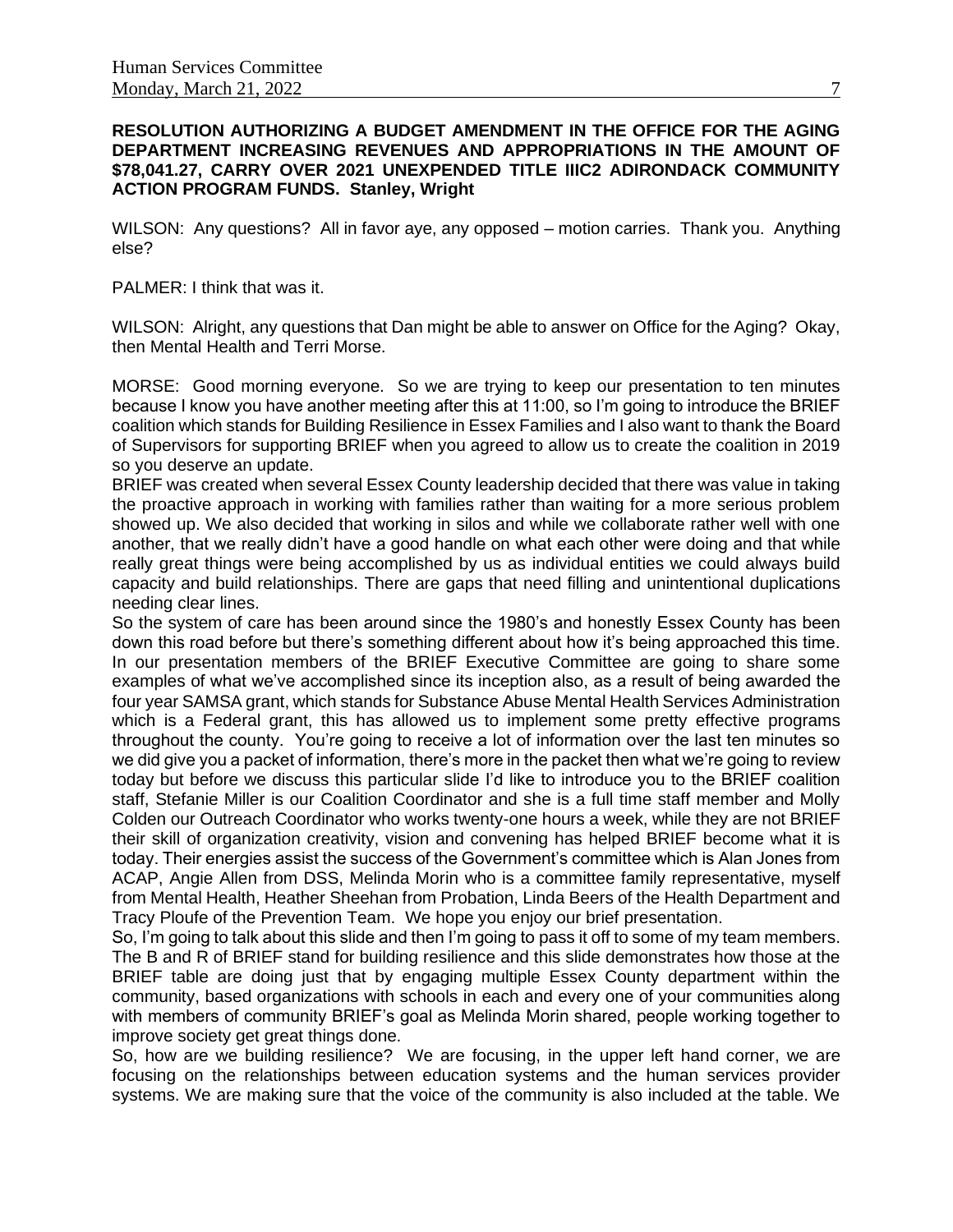don't want to build a system for the community, we want to build it with the community and because we are shifting the focus from a reactive system to a proactive system one way to do that is to provide more parent support so several of our organizations are improving on providing parent training, support and education. BRIEF is also putting much effort into building capacity with the provider system by coordinating our services so the lower right hand corner, throughout today's presentation you will receive more detailed information about how we are using economies of scale for workforce development. So now Angie Allen from DSS is going to share with you how building resilience across the lifespan.

ALLEN: Good morning. So as you can see, we start with a little one and work our way up. This screen to the BRIEF coalition and Essex County is probably one of the most important ones because it breaks down the system to the people that we serve right? So, when you build resilience it's about detecting factors so therefore you're helping someone overcome adversity through their life. We know that the population in Essex County is actually made up of pretty much of the elderly so what BRIEF is recognizing is the need to build resilience throughout ones lifespan right, so we are working with Office for the Aging, we're working with the DA's office, we're working with the Adult Protective Services to address the needs of every generation that you see up here but most importantly, when we talk about prevention and proactive as you guys know, near and dear to my heart is child abuse and neglect right? So what we have in Essex County is a pretty significant system of generational poverty, generational neglect, generational abuse, generational lack of resources so we are raising the same children we raised ten years ago, twenty years ago our numbers in DSS where foster care, preventive and CPS units remain the same they're not going down which speaks to me saying, that what we've done is not working so we need to do it differently. So we start with the little ones and we're building programs through the zero to five mental health services, we're working closely with the Department of Health, we're working closely with Pediatricians and Schools and ACAP to start building those tools and skills our little ones need so they don't go to Heather Sheehan from Probation and now are looking at our jails as adults right and then they are not being grandparents having to raise our kids. We have a huge population right now in Essex County of grandparents raising children, they don't want to do it they are tired so when you have a little one that's three and all like trauma, scared, anxious and you have a 75-year-old grandparent having to raise that child, there's no success there. So, again this one means the most important one, it talks about resiliency, talks about prevention, talks about proactive services. What is key is the next couple of individuals that are going to join us and I don't have a watch, I have no idea what time it is but I like to talk and I love microphones but I'm going to have to pass it off to Traci Ploufe from the Prevention Team, Heather Sheehan from Probation and Molly Morin from the Youth Advocate Program help me welcome them please.

MORIN: So we have been focusing on the school age as Angie's slide as we go through our lifespan and so one of the things that we have been really intentional about is outreaching to each school making sure that we are having conversations with school administrators, school counselors in every district so that we're able to make things that are useful. We talk with them rather than about them. How many people get programs shoved in our faces that aren't very useful to the things that we are going through so interfacing with all fourteen districts. We've had a very surprising and positive response especially being in the middle of Covid so we've had high engagement from seven school districts. We have five school districts that are actively part of our school meetings that meet every single month. We've had them that receive training. We've had 175 school members receive Mind Up training, we have resiliency trainers, we have two trainers now trained in Mind Up to do things in schools so we are working together to make all of that happen. So I have Traci who is the leader of our school outreach group, here to talk more about what it looks like with us all working together in BRIEF for the different schools.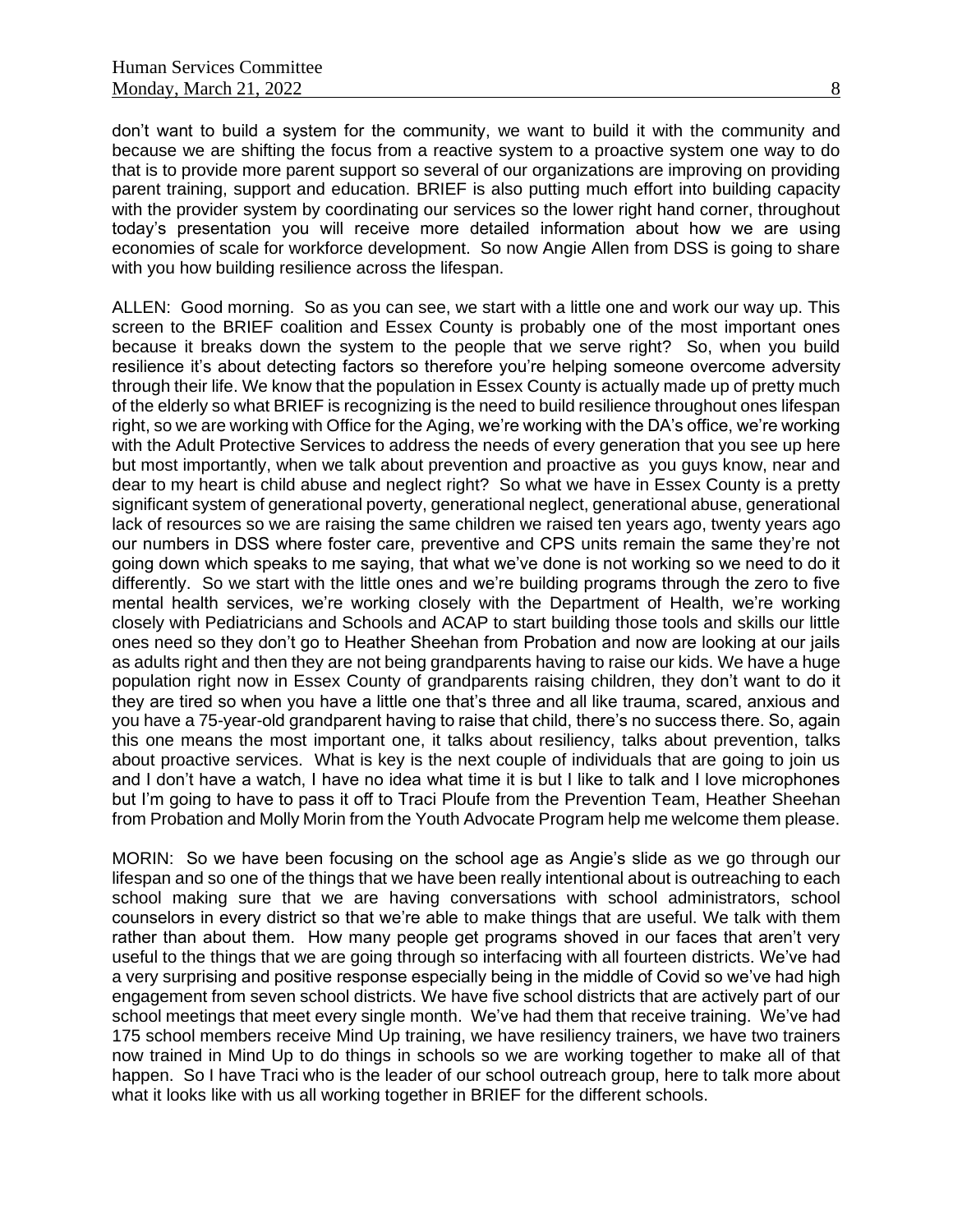PLOUFE: Good morning. So, it's 11:00 so, quickly so, I'm the new Executive Director for the Prevention Team and the Prevention Team is such a small workforce and so what the BRIEF has done is it's created a resource and there's three trainees it has just been a beautiful alliance right, so we don't have to travel far in regards to trainings the knowledge is great and we're able to infuse that in the school system. Another big thing that you guys all know is data is really important, data is important for funding so BRIEF has been a wonderful opportunity to engage with in regards to grants so I've been able to secure a countywide grant for schools for teens right, so I will be able to launch that in the fall so it's been just such a beautiful opportunity to be able to connect with the school systems, to be able to connect with other systems of care and being new it has been a beautiful beginning to a new journey so thank you for that.

SHEEHAN: Hello again, so Probation invested in Mind Up with funding from the North Country Regionally Justice Team and this program will benefit youth and families that we serve. Currently Mind Up is in the following school districts, Boquet Valley, Moriah, Crown Point and Ticonderoga and we're hoping to eventually expand into all districts within our county and we recently had which is wonderful two trainers complete the Mind Up train the trainer program and I believe they are from Crown Point and Saranac so that is also a great opportunity for everybody so I will pass it along to Molly.

COLDEN: So we feel very lucky because we are all at the table we're all having these conversations, we all want the same things, we're able to bring in funding braided from all these different sources we had DSS, Safe Harbor funding be able to do resilience training so we now we have things that are at our fingertips that we can offer to schools and we have 26 trainers in this county that can go into any organization or any school today and train about resiliency. This idea of having external and internal factors that can build us up against the inevitable things of the world that are going to beat us down so we can be healthier as we go through our life. So this next slide is going to be Emma Jean from ACAP and Angie again talking about parent support.

O'KUSKY: Good morning. We are in our second year of our new training parenting program through ACAP. We offer the services in our training facility at ACAP in Elizabethtown. We offer the services and classes in the community. We are also using the program as supervisor visitation and we have started at the Essex County Jail. On the slide, I shared some comments from some of the families that have gone through the program. As Mr. Feeley said, as in the jail the inmates are allowed to choose whether they want to participate in the program or not which is really neat there is a waiting list at the jail at this time for the services and I also want to take time to thank Mr. Tyler, Mr. Monty and Mr. Holzer for being part of our ACAP board and sharing our mission and vision. Being part of the BRIEF coalition and assisting families and making changes is very rewarding and I'm proud to part of the ACAP team.

ALLEN: So what is again, near and dear to DSS is Emma Jean is working with the parents of the children that we are trying to prevent child abuse and neglect with right so they are working with our foster parents. Emma Jean provides a supervised visitation program which is called the coach family visit model where parents are handing or they are being appointed they are debriefing, they are prepping, they are holding the hands of Emma Jean while trying to parent in a different way and that level of support can vape away because we're also working with Cornell Cooperative Extension, we're working with Essex County Mental Health so we have the ability to provide as much handholding when that is necessary because it is necessary right, we have parents that never learned how to parent themselves so we need to start where they are but then we can fade away and utilize the supports of other agencies in the community to be able to try a less invasive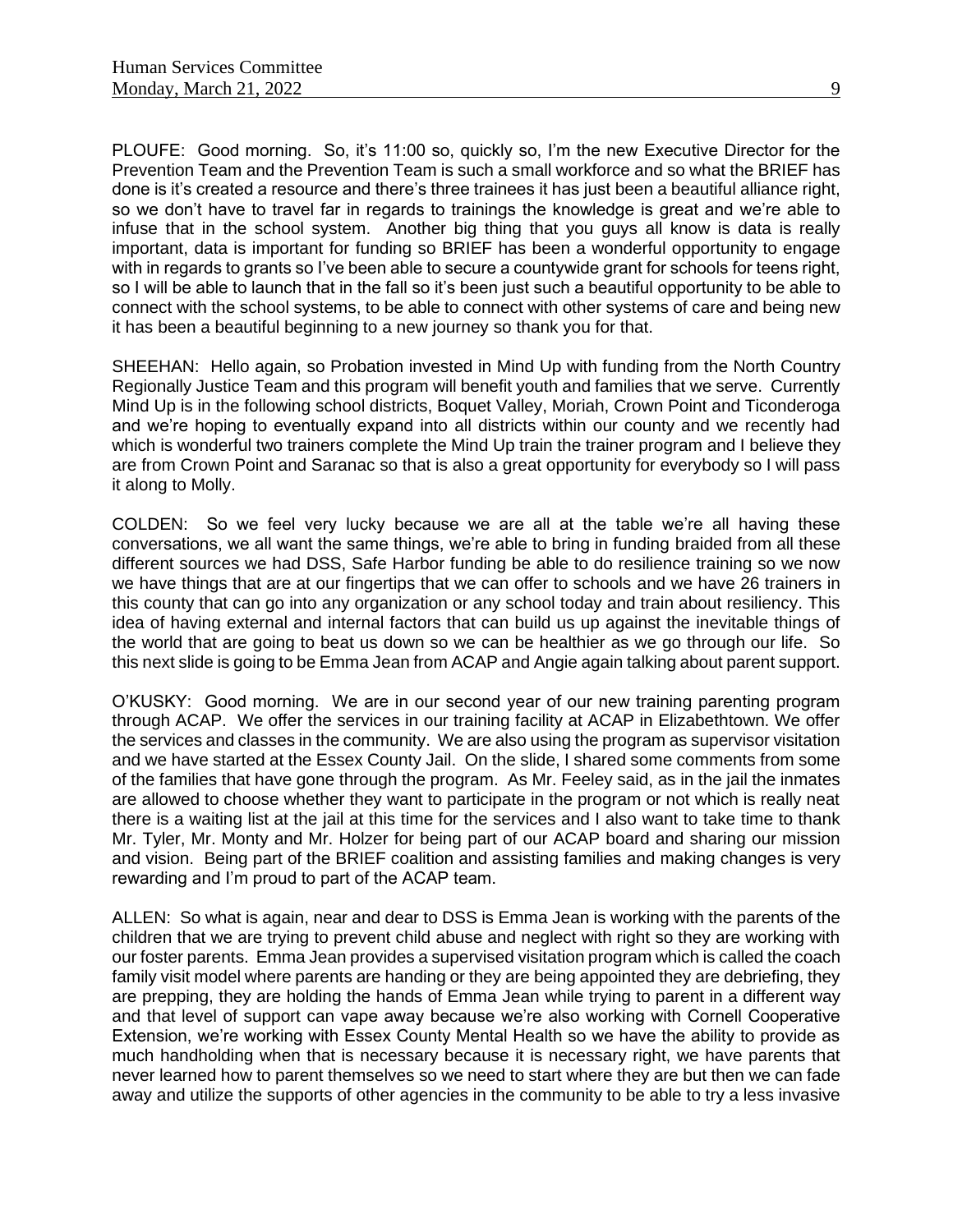program. The goal for foster care is really education to parents right. Without parent's support, without parent work groups, without parent peer groups we're not going to be able to return the kids that unfortunately CPS needs to take in, home to their parents so this is critical to constituents in Essex County. I will know pass it off to Linda Beers.

BEERS: Actually Angie did a fabulous job in starting this when she did the half ways to child to adult this is really about early intervention and coordination of services between all of our organizations as you know in the Public Health Department we have family health I told you about, maternal child health, we have WIC and we have children Services. What we didn't have for a period of a long time was any ability to do childhood mental health and social emotional health and through the coalition we were able to bridge that gap develop and train providers to help and do those services for children. You can read this slide. Probably one of the most important things was Lucianna Celotti says, we have more resources now, and clinicians that we can refer to when children and families need social emotional support. After Covid I think we found more than ever, we found families repeatedly that couldn't make it five days right, actually the original quarantine was fourteen and time and time and time again I came to the board and asked for money to buy milk and eggs because these families didn't have food for them. This coalition and through all of these programs we are going to hope to change that and preventively go out and make these families stronger through resiliency.

MORSE: This slide is important to you as the Board of Supervisors to know because if I was sitting in your chairs I would be like this is great but where, you know what is this going to save us financially? And we believe that by providing a system of care we can reduce costs because what we can do is we, by improving parenting there will be less children in foster care that reduces the cost of DSS. I mean, I jokingly say sometimes I'm trying to put myself out of business, I'm trying to reduce the need for mental health, DSS, ACAP services, Probation, Jail and by improving community and community member resilience the need for incarceration will reduce, thus saving the county money by improving the overall system the need for higher levels of care such as sending people to the hospital will reduce, thus Medicaid expenditures will go down and if we provide proactive systems ones that are working together crisis services and inpatient needs will also reduce. What will it mean for your communities? They will be safer, the workforce will be stronger, more capable and more emotional stable and schools will be able to focus on the educational needs of students rather than on the behavioral or parenting problems. We're fortunate that we began to developing BRIEF in our system of care before Covid because by having it in place it can act as a safety net for the emotional challenges that are most likely to arise as time goes by because now has come off Covid. So we're excited about what BRIEF will bring to not only individual members but also the bigger community and now Stefanie and Molly are going to take us home, the last slide.

COLDEN: So we are focused on what we as a group can do for the county for all of our residents, all of our kids but there are some stuff that you can do for us to help us get where we want to go. So something we would love is to be able to meet with each of you. We have a pulse of what's going on in your communities what your needs and what your resources are because we're integrated with the schools but we'd love to hear from you guys, your voices. What do you see as big gaps, what do you see as the biggest concerns for your families right now? We would love to have that back and forth so we'd love to meet with you specifically. We would love for you to come to our meetings we see some familiar faces Mr. Monty thank you for joining us. We would love for you to hear what we're tackling to have your voices be heard at that table so we know what we can do to kind of fill those needs and then, to support us. Support our resolutions as we go forward with this work. Anything that comes across your desk that might be moving us forward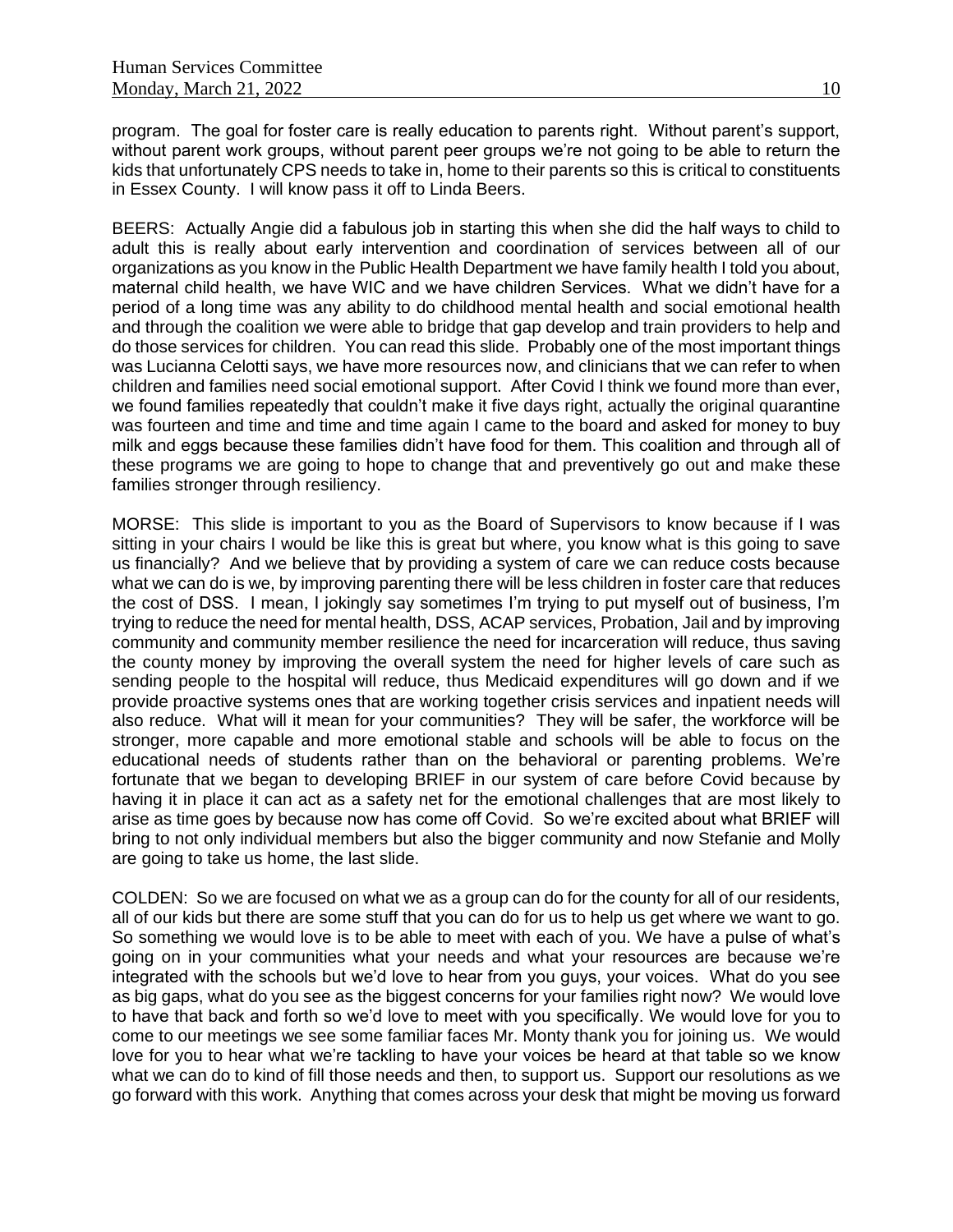we would super appreciate. Thank you.

MILLER: Thank you for your patience as we took a little bit more of your time but also help us identify funding the work that has been coordinated with Molly and I have done with 1.5 FTE and it's grant funded so we hope to keep doing it. Share our BRIEF resources and trainings. There is a single page in your packet that has information upcoming trainings and our website. Stop by our office, we have coffee, we're in the Community Resource Building we'd love to sit down with you and chat and get to know you so thank you so much everybody that participated and support this work.

MORSE: Thank you Stefanie.

WILSON: Thank you very much.

MORSE: Do you have any questions or comments for us about BRIEF?

MONTY: I just want to thank you all for what you do. It's an amazing. I encourage you to join in on some of these calls and the meetings that they have. Someone who has worked with youth in the communities for many years, the need is there and I think you hit the nail on the head we start proactive instead of reactive, instead of once the horse gets out of the barn close the door, let's keep the horse in the barn and try to make him healthy and I commend you for what you're doing.

# MORSE: Thank you.

DEZALIA: I'd like to add to that. A few of the workshops that I went to at NYSAC, I'm just thinking about this program and it is exactly what they are saying our communities need is programs like this and when you had the slide up about supervisor, what is this going to save you, you were talking about money I think it is going to save our communities, it's not about money.

MORSE: Thank you very much. I appreciate it and I appreciate the coalition team members that drove all the way from Ticonderoga in some cases to be part of our presentation. So I do have three resolutions. One of them is related to the BRIEF coalition so we are developing an early social emotional development service through something called Docs for Tots and it's connecting Pediatricians with kind of the rest of us and we are, that is something that has while it's happening some, not that it's not happening but we don't have a good system for how to make sure that if there is an identified child or family that may need for example, mental health services we don't have a good system for referring them to our organization so the first resolution is to develop that program. All of the expenditures are funded by the SAMHSA grant.

## **RESOLUTION AUTHORIZING THE DEVELOPMENT OF AN EARLY SOCIAL EMOTIONAL DEVELOPMENT SERVICE IN THE MENTAL HEALTH DEPARTMENT THROUGH DOCS FOR TOTS. Wright, Wood**

WILSON: Any questions? All in favor aye, any opposed – motion carried.

MORSE: And then as the Director of Community Services I have a resolution regarding our membership, as the resolution is stated terms are also stated on that resolution.

# **RESOLUTION APPOINTING JENNIFER PATCHING AS A MEMBER OF THE COMMUNITY SERVICES BOARD FOR A TERM EFFECTIVE 4/1/22 THROUGH 12/31/25 AND FURTHER**